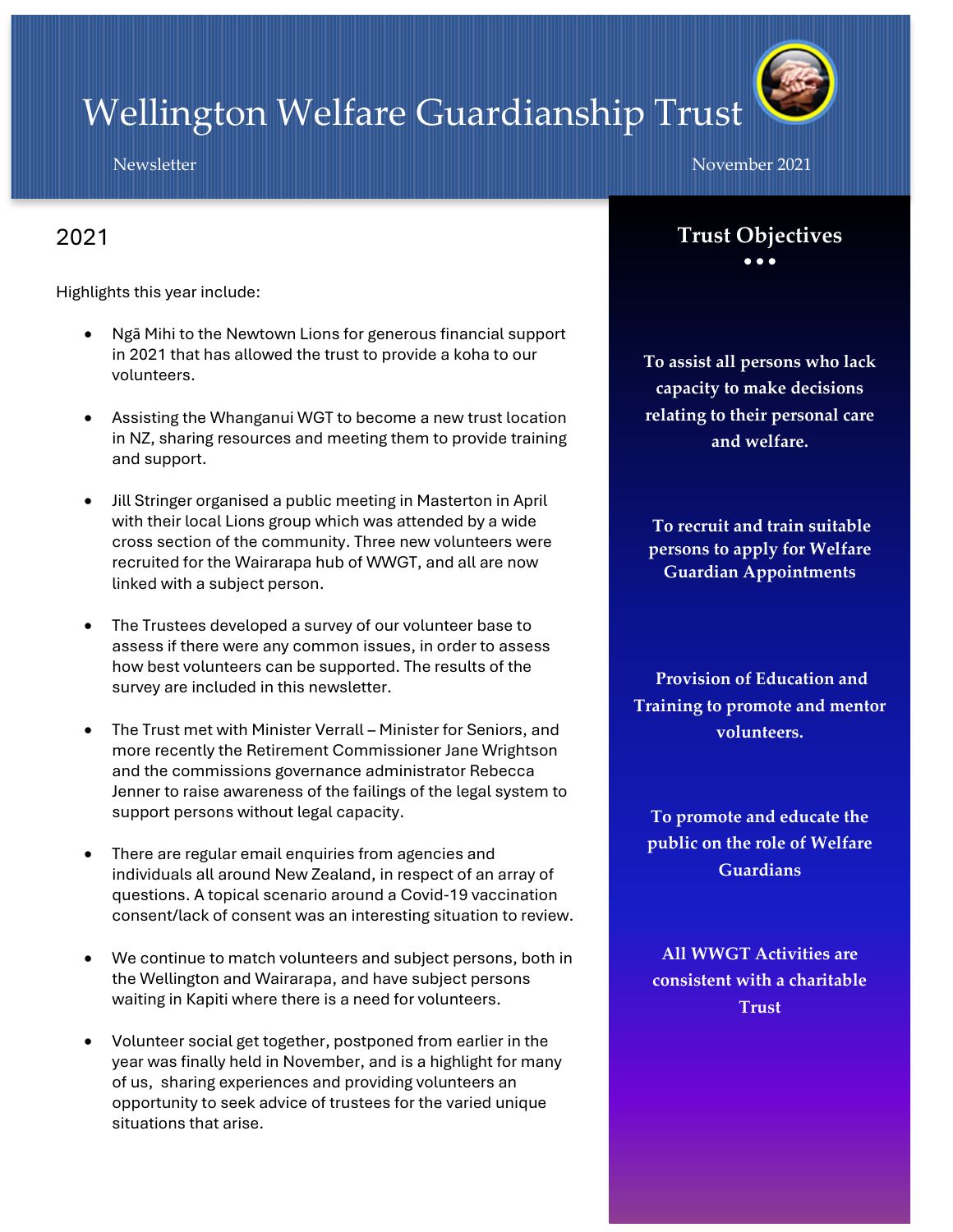### Retirement Commission Meeting & Minister Verrall (Office for Seniors)

The role of Welfare Guardians came into existence under the Protection of Personal and Property Rights Act for people who did not have an Enduring Power of Attorney in place and who had lost mental capacity and therefore could not appoint anyone to make the decisions that they no longer could. Many believe Parliament should have done more by creating a special role of Guardian of Last Resort, similar to that in the UK, which is state funded.

If you lose capacity and have no enduring power of attorney or family member prepared to be a Welfare Guardian, there is the possibility of the Family Court appointing the Public Trust to take on the managing of your financial affairs. There is no similar arrangement for your Health and Welfare. One of the roles of the WWGT is to lobby government to try to get this changed, relying on volunteers alone for this important need is not good enough.

Several trustees met with the Minister responsible for older persons Ayesha Verrall. She had a good understanding of the issues involved (she is also a medical doctor) and was accompanied by departmental staff who were instructed to pursue this issue further.

Ben Gray met with the Retirement Commissioner Jane Wrightson. She explained that her key role is in overseeing the financial arrangements for retirement, but that she is involved in some advocacy and was pleased to have met and have some understanding of the role of Welfare Guardian Volunteers. She noted that an Aged Care Commissioner is in the process of being appointed. They will work out of the office of the Health and Disability Commissioner and will have a firm advocacy role. In addition to the Disability Rights Commissioner there will be a better ability to advocate for the vulnerable people we are involved with.

A really important piece of news is that the Law Commission is undertaking a review of Adult Decision-Making Capacity<https://huarahi-whakatau.lawcom.govt.nz/> which is usually an important first step in amending legislation so it looks like there is progress being made.

### Ngā Huarahi Whakatau

Te Aka Matua o te Ture | Law Commission is reviewing the law relating to adult decision-making capacity. In October 2021 the Commission published Terms of Reference that will guide this review.

The Office for Seniors sent WWGT a letter after our July meeting encouraging the trustees to contribute to the law review, stating that our organisations informed perspective will contribute to robust and comprehensive recommendations.

The review will examine existing law and associated practice relating to adult decision-making capacity – they will consider whether our law and practice strike an appropriate balance enabling people to make decisions about their own lives (with appropriate support from family, caregivers, professionals, and the community) whilst safeguarding people from harm.



Law Commissioner – Geoff Shirtcliffe was interviewed in relation to the review of this law the link to this is:

[https://www.rnz.co.nz/national/programmes/ninetonoon/audio/2018820544/law-commission-reviews-decision](https://www.rnz.co.nz/national/programmes/ninetonoon/audio/2018820544/law-commission-reviews-decision-making-capacity-law)[making-capacity-law](https://www.rnz.co.nz/national/programmes/ninetonoon/audio/2018820544/law-commission-reviews-decision-making-capacity-law)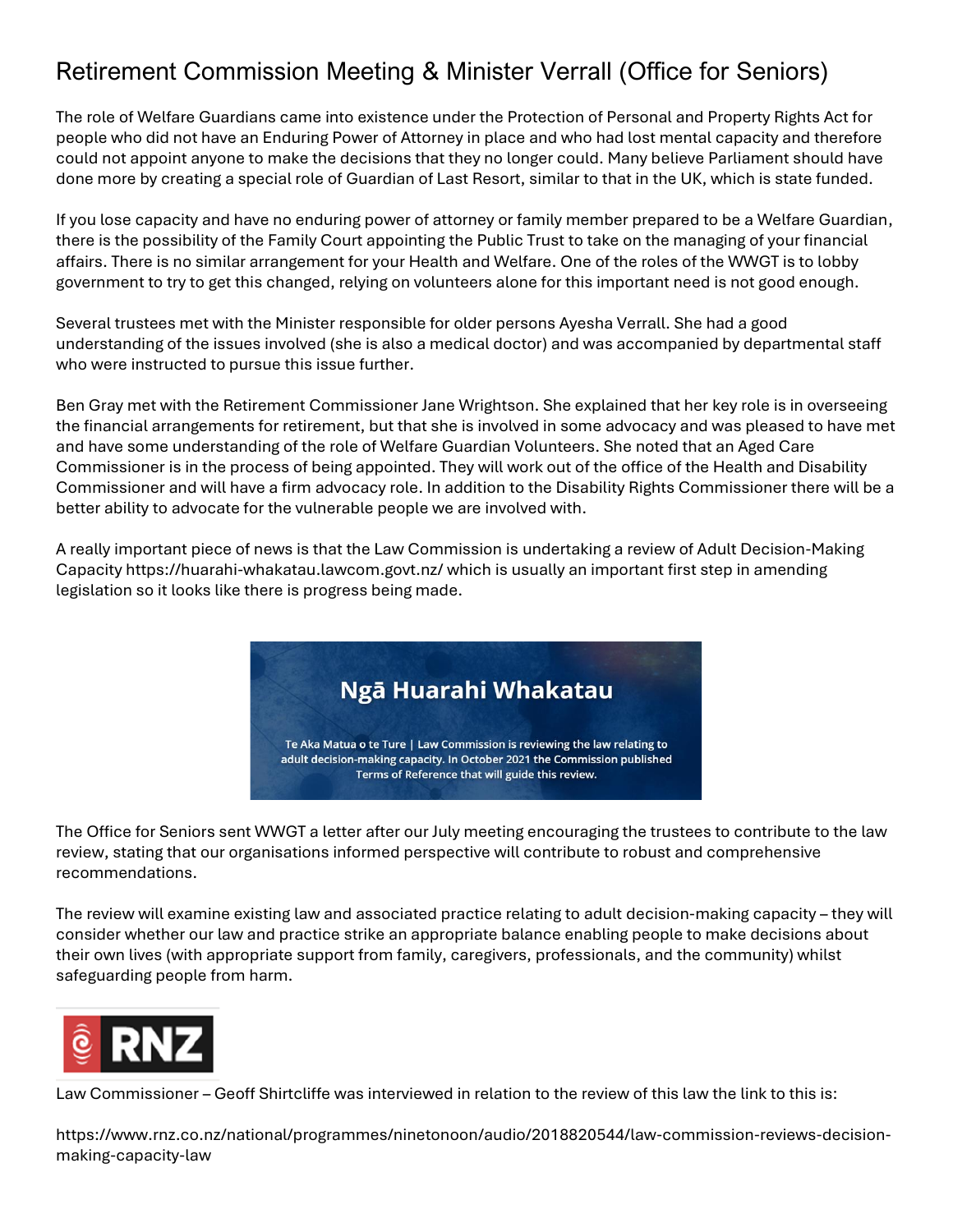## Survey of volunteers – the results and actions

Purpose of the survey was to learn from our Volunteer Welfare Guardians (WGs) what the role involves from their experience, including challenges and issues faced and their experience of support provided by the Trust along with suggestions for improvement.

#### What our Volunteer WGs told us

There are a variety of ways Subject Persons (SPs) like to spend time with their Volunteer WG such as talking, going out for coffee, walking with the WG's dog.

WGs respond to what their SP wants to do or can do. You were also realistic about what you could do/manage around frequency of contact, visits or phone calls and duration of visits

On average, most of you visited or had direct contact with your SP either fortnightly or weekly.

Contact / relationship with staff at Care facility – positive relationships with staff; staying connected with facility staff (e.g. the manager) and encouraging communication about your SP.

Involvement in medical decisions or reviews with SPs included:

- quarterly Care Plan reviews with nurse manager and doctor

- approval/consent for COVID vaccination; dental extractions, and other medical procedure

- invited to attend medical appointments and three-monthly reviews, with two Volunteer WGs arranging medical / dental appointments and one transporting their SP

- involvement in care home placement ranging from meeting with social worker and care home manager to discuss placement, to admission to Rest home, and seeking an alternative care home.

#### Challenges:

Examples of a couple of challenges you faced and what would help you to manage/resolve these issues: having to travel to see their SP – mileage costs.

Explaining the Volunteer WG role to staff at Care facilities – WWGT will prepare a leaflet/information about the role for Volunteer WGs to give to Care facilities.

#### Satisfaction:

What you found most satisfying about being a WG – most of you identified satisfaction in: seeing the need for the WG role, that this relationship makes a positive and lasting benefit to the client, being able to use your knowledge and skills to make decisions that impact on and give your person a voice.

Knowing that someone who has no other visitors is feeling a bit more connected with the world.

#### Support for the WG role:

What would help you feel more supported or confident in the WG role:

- mileage to support visiting SP
- more involvement with trustees in discussion of challenging issues regarding SP
- having relevant educational material (e.g. presentations) and opportunities to increase knowledge to support SP.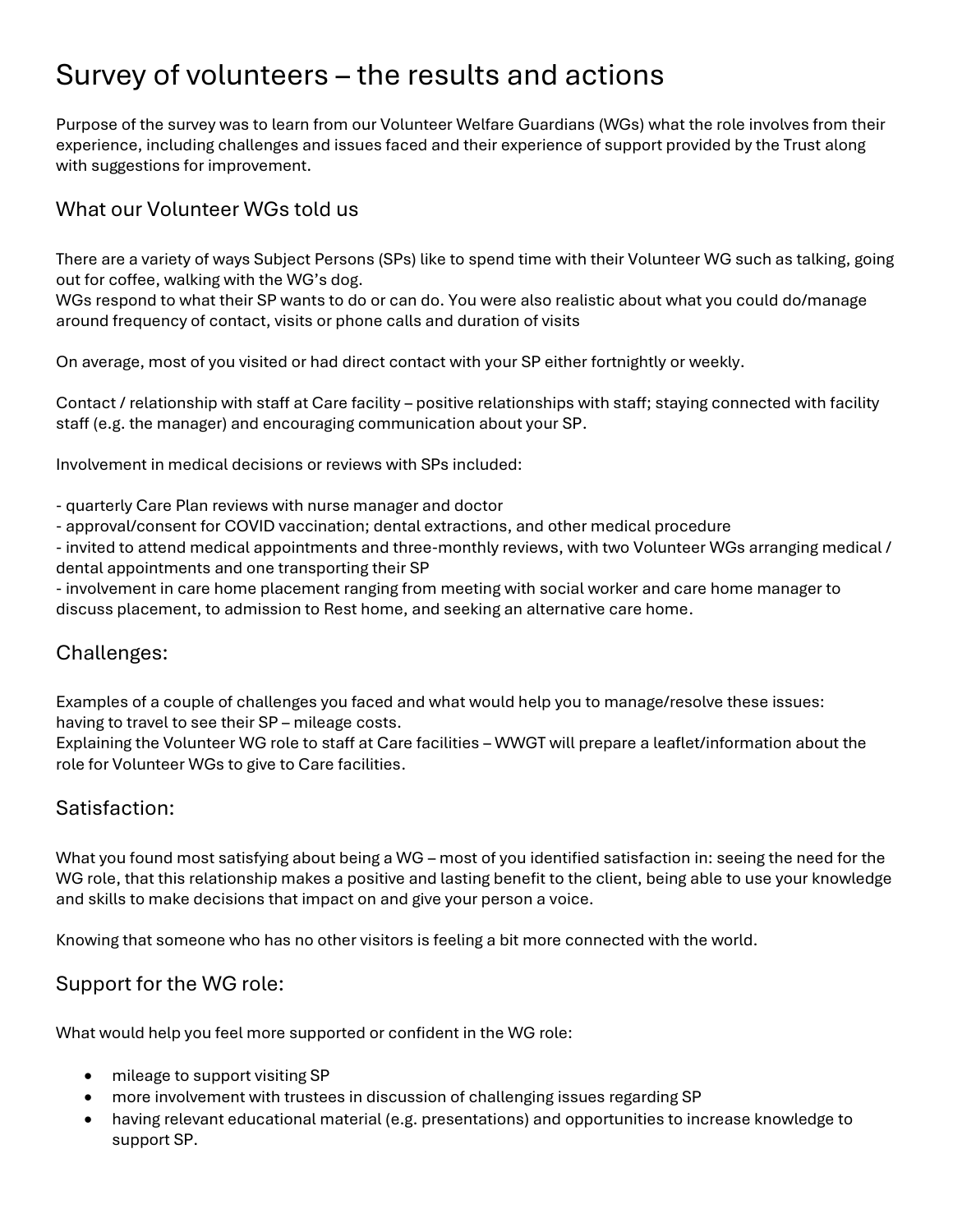#### Promoting the volunteer WG role:

Would you recommend being a volunteer WG to others - almost all of you said yes, or maybe. Many of you gave heartfelt comments about the value of this (WG) service and the support it offers people who have no one else to be there for them. Some examples of your comments:

*[It] depends on the subject person.*

*It is a unique and new relationship, still evolving I believe, so it is interesting being part of a new service. It is participating in an important community service, it offers significant interdisciplinary engagement, it is personally satisfying.*

*Imagine being a resident in a home without anyone from outside caring about what happens to you?*

Responses to the question – How do you think we could attract more volunteer welfare guardians? – offered a range of suggestions including:

- stories in the media

- get the word out generally (advertising in papers and social media), but then have a rigorous interviewing system
- stories and shoulder tapping
- reaching out to service clubs such as Lions / Probus, where people already volunteer
- presentations to service groups and professional development forums
- add health professional positive feedback to publicity promotional material.

*A volunteer relayed the story of her SP, with whom she has a regular phone "date", over-hearing a conversation as the SP came toward the phone, responding to a question posed….. "Who is that lady calling you" – the response was, "It's H*ele*n, my guardian angel."*

*A new name for Welfare Guardians perhaps?*

## CONFERENCE 2022- OBJECTIVE…

WWGT is keen to hold a conference during 2022, involving all the Welfare Guardianship Trusts from around New Zealand, which include Otago, Wellington, Waikato, Christchurch, and Whanganui.

The objective would be to bring these groups together to share experiences, and given the timing of the law review, the Law Commission has indicated they would support such a conference and potentially deliver a presentation. We would hope to invite specialist speakers from around New Zealand involved in this area and will set aside time for volunteers to share their stories and learn from each other. Planning is at an early stage, and we will wait, hoping that the situation with Covid-19 will become more predictable.

We will plan this during the first quarter of 2022, with a view to holding an event in the middle of the year.